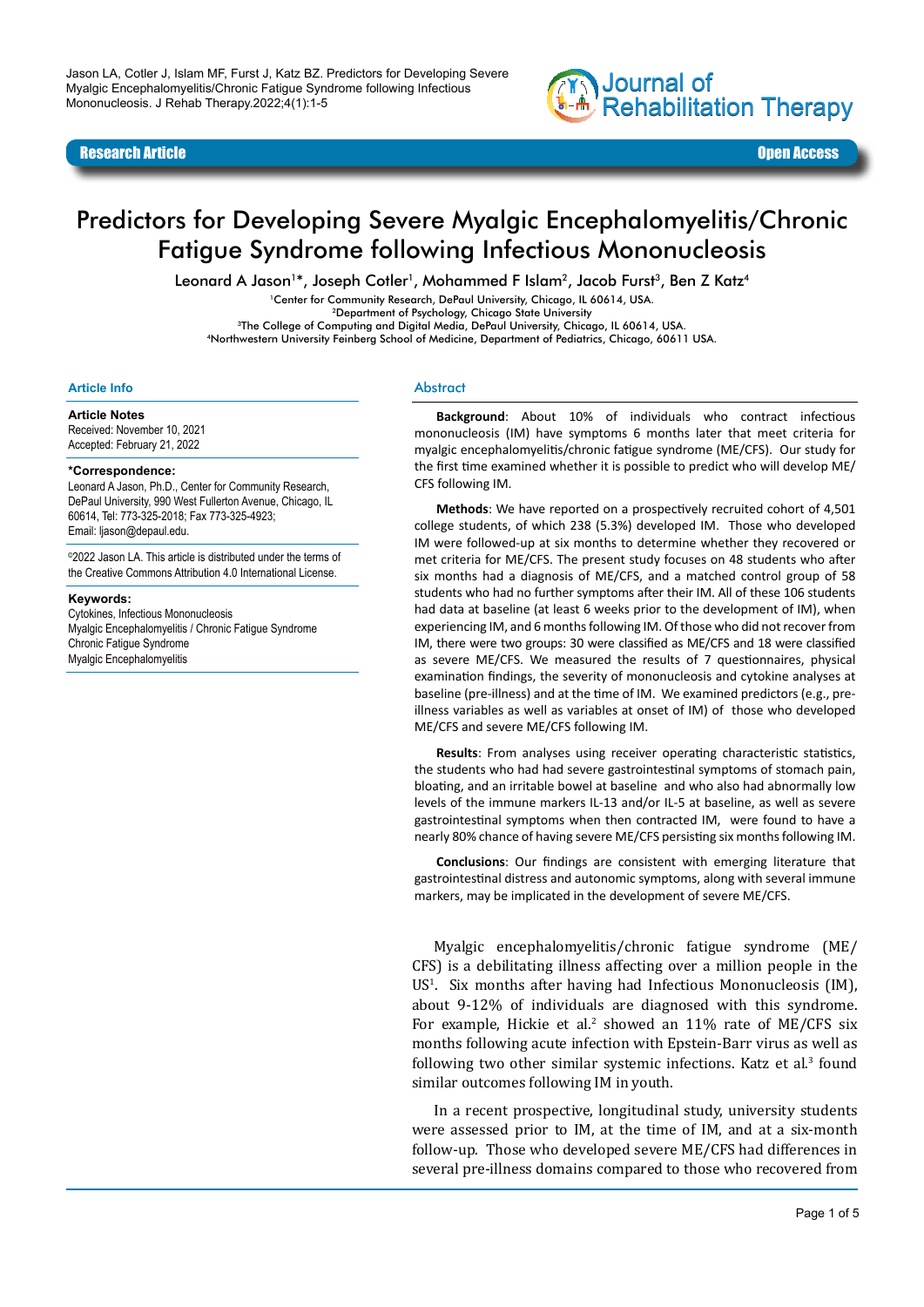$IM$  without further symptoms<sup>4</sup>. In addition, Katz et al.<sup>5</sup> found that the severity of IM was predictive of severe ME/ CFS 6 months following IM. We have used these baseline pre-illness behavioral and immune data along with severity of IM data to predict who will develop severe ME/CFS six months following IM.

# **Methods**

### **Participants, Setting, and Procedures**

Jason *et al.* (2021)<sup>4</sup> provide demographic characteristics and details of the 4,501 Northwestern University students who were enrolled in our previously reported prospective, longitudinal study. The students were consented, completed seven questionnaires including the DePaul Symptom Questionnaire (DSQ, a self-report measure of ME/CFS symptomatology<sup>6</sup>) and the MOS 36 $item$  Short-Form Health Survey $^{\prime}$  and had blood samples taken. Students' IM was diagnosed and tracked by the Northwestern University Health Service and other medical providers. IM was defined as a positive monospot or specific Epstein-Barr virus serologies (a positive viral capsid antigen [VCA] IgM or a positive VCA IgG with a negative EB nuclear antigen antibody) in the appropriate clinical setting. Those who developed IM at least six weeks after enrollment again provided online consent, completed the same questionnaires as during the baseline phase, and had blood samples taken. Five months after the IM diagnosis, students deemed not recovered and an approximately equal number deemed recovered via a phone screen were invited to participate in a six-month assessment; these participants completed the same measures again, and in addition underwent a comprehensive medical examination. Institutional Review Board approval was obtained. Our present study focused on 48 students who, 6 months following IM, still had symptoms of ME/CFS, and a matched control group of 58 who had no further symptoms after their IM. Therefore, our current study involved 106 students, and these students had data at baseline, data from when they had IM, and data 6 months following IM.

# **ME/CFS Diagnosis**

Participants' six-month medical examination, and the results from their DePaul Symptom Questionnaire<sup>6</sup> and MOS 36-item Short-Form Health Survey' were used in the diagnosis of ME/CFS. While there are multiple ME/CFS case definitions $8-11$ , we selected three major ones including the Fukuda et al. criteria<sup>8</sup>, the Canadian Consensus criteria<sup>9</sup> and the Institute of Medicine criteria<sup>11</sup>. A number of studies<sup>12-14</sup> have found that the Fukuda et al. criteria are broader and identify a larger group of patients, with less severity, than those identified by the Canadian Consensus or Institute of Medicine criteria. Therefore, participants who primarily only met the Fukuda et al.<sup>8</sup> criteria were defined as having ME/CFS. Those who met more than one case definition (i.e., the Fukuda and either the Canadian and/or Institute of Medicine criteria) were defined as having *severe* ME/CFS. Those who met more than one case definition also scored worse on the DSQ than those who met only a single case definition for ME/CFS six months following IM. Those who recovered were labeled controls. For participants with data at all stages of the study, 30 were classified as ME/CFS, 18 were classified as severe ME/CFS, and 58 were classified as controls.

## **Severity of Mononucleosis**

Katz et al.<sup>5</sup> used a validated severity of mononucleosis scale to categorize the students who developed IM. The scale was based on the literature and each severity item was assigned a score of 1. The gastrointestinal (GI) symptoms that were part of this questionnaire included anorexia, nausea and vomiting; these symptoms were the main drivers of mononucleosis severity and were thus examined in more detail in the current study.

## **Cytokines**

For cytokine analysis, stored plasma was used. The following cytokines were evaluated using a multiple analyte platform and commercially customized kits from Millipore (Billerica, MA): IL1α, IL1β, IL2, IL4, IL5, IL6, IL8, IL10, IL12(p70), IL13, IL15, IL17α, IL23, IFN-γ, TNF-α and TNF-β. Each plasma sample was run in duplicate.

### **Statistical analysis**

Receiver Operating Characteristic (ROC) statistics were calculated using combination predictor variables to designate severe ME/CFS outcomes. When we tried to use the statistical methods to predict the development of ME/ CFS following IM, the results were not significant, so in our analyses reported below, we focused on the severe ME/CFS group. Our first ROC analysis took the significant variables from prior studies, including the Total DSQ, three immune markers (IL-5, IL-6, and IL-13) found to differ between  $controls$  and those with severe ME/CFS at baseline<sup>4</sup> and the score on the severity of mononucleosis scale (0, 1 or > 1, the latter of which was predictive of the development of severe ME/CFS 6 months later<sup>5</sup>).

Our second ROC analysis first identified specific features by using random forest analyses<sup>15</sup> from the random forest R packages (*[https://cran.r-project.org/](https://cran.r-project.org/web/packages/randomForest/randomForest.pdf) [web/packages/randomForest/randomForest.pdf](https://cran.r-project.org/web/packages/randomForest/randomForest.pdf)*). The 54 items from the DePaul Symptom Questionnaire and the 16 cytokines were standardized and centered. Two random forest classification analyses were conducted to separate patients with severe ME/CFS from controls: one with just the clinical DSQ items, and one with just the cytokines. The DSQ items with the largest decrease in gini impurity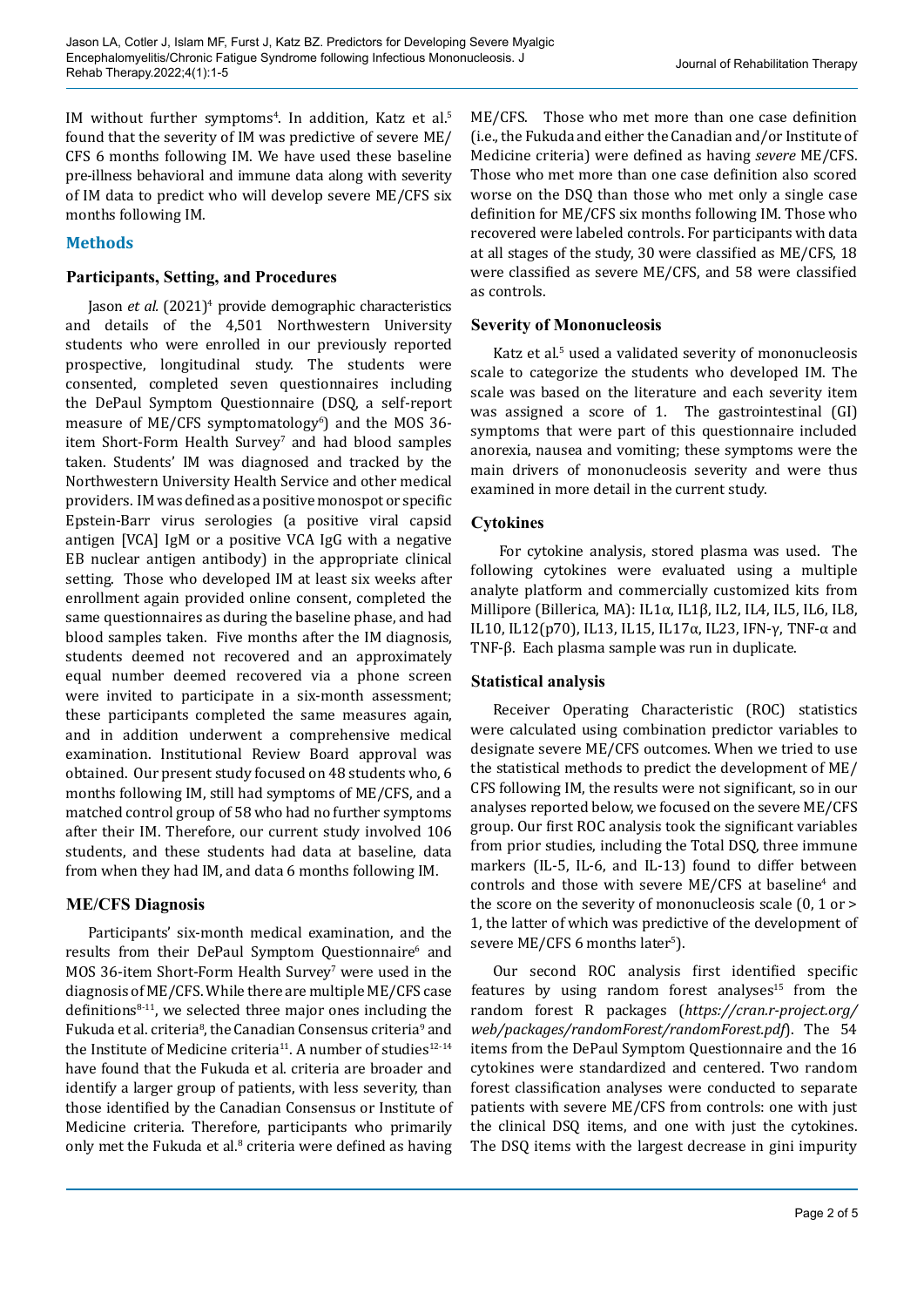(a metric assessing the accuracy of a single feature) were summed to create a clinical metric, while the cytokines with the largest decrease in gini impurity were combined to create a metric for the cytokines. Stomach pain, bloating, and irritable bowel were the three-baseline clinical DSQ features found to be the most predictive, while decreased levels of IL-5 and IL-13 were the two baseline immune cytokines found to be the most predictive<sup>4</sup>. Therefore, these baseline features were included as predictive features. As the selected features were all gastrointestinal in nature, as were the severe symptoms at the time of mononucleosis from the severity of mononucleosis scale<sup>5</sup>, the latter were also selected as a predictor. An index was then created using the selected features, yielding a 0-24 scale for the three baseline DSQ items as follows: the frequency and severity of bloating (both rated on a scale of 0-4), the frequency and severity of stomach pain (both rated on a scale of 0-4), and the frequency and severity of symptoms of an irritable bowel (e.g., gas or changes in stool [i.e., diarrhea or constipation], both rated on a scale of 0-4). The gastrointestinal DSQ symptoms were standardized, centered to 0, and summed to create the clinical metric. Whether the participant also experienced severe gastrointestinal symptoms when they had mononucleosis was rated as a binary outcome (1=absent, 2=present); the clinical metric score was then multiplied by this outcome, so that if the participant experienced severe gastrointestinal symptoms at the time of mononucleosis, the clinical metric was doubled. Finally, the immune metric was subtracted from the clinical metric due to the inverse relationship between these anti-inflammatory cytokines and severe ME/CFS<sup>4,16</sup>, to arrive at the final index.

### **Results**

The first ROC analysis data, which used baseline DSQ total data, the three immune markers and the Severity of Mononucleosis Scores at the time of IM, yielded an AUC = .676 (*p* =.025; *SE* = .084, 95% CI [.511, .842]). A score of -0.25 would have a sensitivity of 0.722 and a 1-specificity of 0.47, which are inadequate for prediction purposes. We therefore next examined specific features of our second ROC analysis, which is displayed in Figure 1. The index included six variables: the three baseline DSQ items that differentiated the groups (stomach pain, bloating, and symptoms of an irritable bowel), the two baseline cytokines (IL-13 and/or IL-5) that were decreased, and whether or not the patient experienced severe gastrointestinal symptoms at the time they contracted mononucleosis. The AUC for this second ROC analysis was .795 (*p* < .01; *SE* = .064, 95% CI [.669, .921]). A score of 2.08 had a sensitivity of .778 and a 1 - specificity of .211 for predicting severe ME/CFS. This indicates that patients with stomach pain, bloating, and symptoms of an irritable bowel at baseline, severe gastrointestinal symptoms when they contracted



**Figure 1.** ROC Curve Predicting Severe ME/CFS from 6 Marker Variables $1,2$ 

1 Comparing 18 students classified with severe ME/CFS versus 58 classified as controls.

2 Predictor variables: At baseline, low levels of IL-13 and/or IL-5 and stomach pain, bloating, and symptoms of an irritable bowel; at the time of IM, severe gastrointestinal symptoms.

mononucleosis, and low levels of IL-13 and/or IL-5 at baseline had nearly an 80% chance of developing severe ME/CFS six months following IM.

### **Discussion**

The current study indicated that it is possible to use pre-illness and illness variables to predict the occurrence of severe ME/CFS following IM. We showed that those who develop severe ME/CFS 6 months following IM had more baseline gastrointestinal symptoms and abnormal immune markers and had worse gastrointestinal symptoms at the time they developed IM. These signs and symptoms at baseline and at the time of IM thus appear to predict the development of severe ME/CFS 6 months following IM and allowed us to develop a model that, if validated in a different population, might be generally useful in predicting the development of severe ME/CFS.

Our study also shows the importance of gastrointestinal symptoms for the development of severe ME/CFS. It is of interest that the original Fukuda et al.<sup>8</sup> case definition did not include gastrointestinal or autonomic symptoms among those that qualify for a diagnosis of ME/CFS. Gastrointestinal symptoms such as nausea, bloating and vomiting may be linked to autonomic dysfunction. Our findings are also thus consistent with emerging literature that gastrointestinal distress and autonomic symptoms should be considered important symptom categories for ME/CFS<sup>17-19</sup>; similarly, Jason et al.<sup>20</sup> and Katz et al.<sup>21</sup> found that days spent in bed since infectious mononucleosis,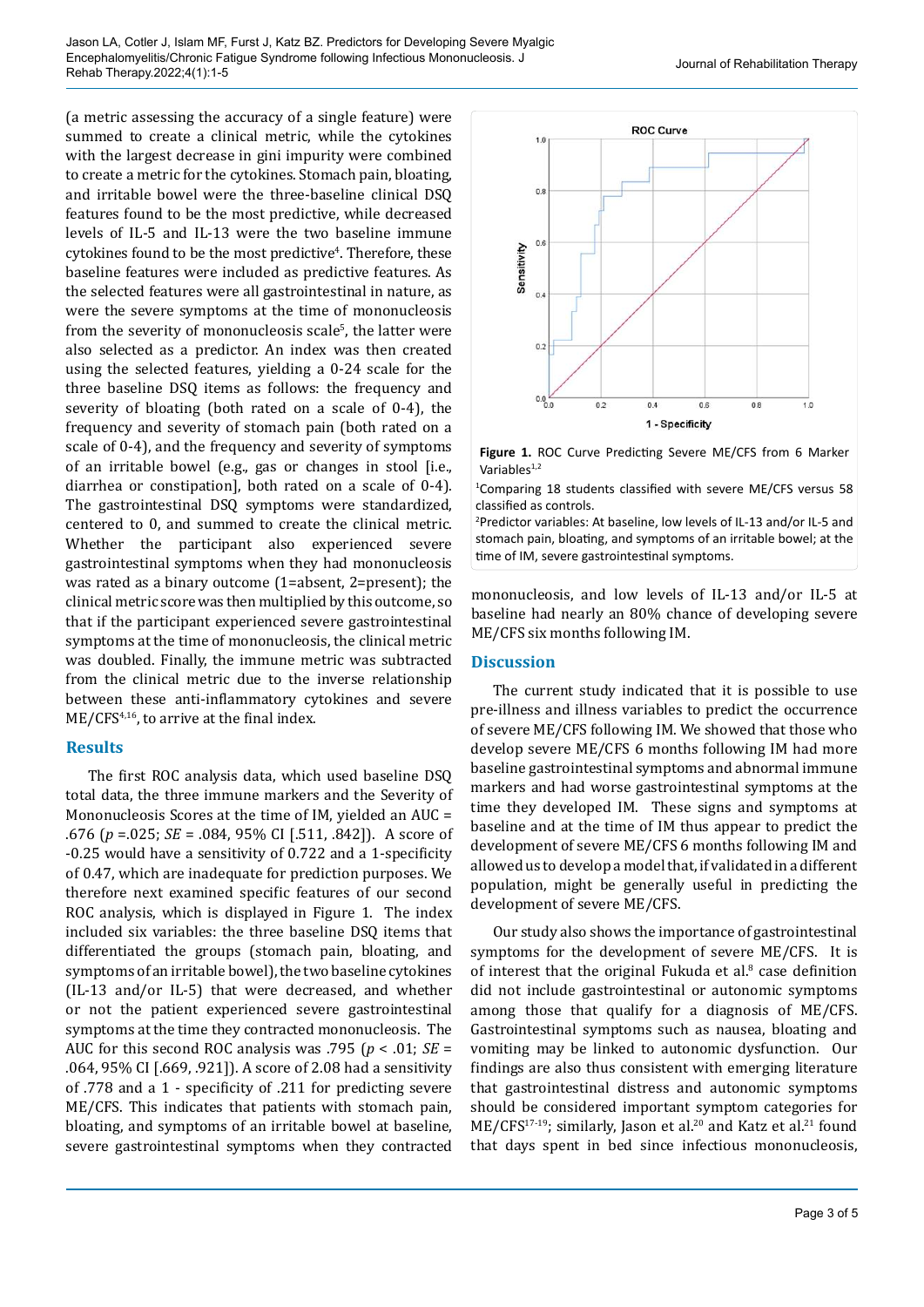along with autonomic dysfunction two months after the diagnosis, were associated with postinfectious ME/CFS at six months. In addition, IL-13 and IL-5 were implicated as risk factors for the development of severe ME/CFS following IM, and there is evidence in human and mouse models that IL-5 and IL-13 contribute to the pathology associated with ulcerative colitis<sup>22,23</sup>; IL-13 is thought to play a key role in the pathophysiology of ulcerative colitis and fistulizing Crohn's disease, and IL-13 blockade is a promising therapeutic strategy for these diseases<sup>24</sup>. However, it should be noted that in patients with Crohn's disease, there is an overproduction of IL-13 whereas in the subjects with severe ME/CFS in the present study the IL-13 is lowered.

Our study has a number of limitations, including a relatively small sample size for the severe ME/CFS group. In addition, the sample consists of college students, so it is unknown if the findings will generalize to other adult samples. Third, the model was only predictive of severe ME/ CFS. Finally, it is not known whether the gastrointestinal distress during IM contributes to the subsequent symptoms of ME/CFS, or whether the gastrointestinal distress itself is caused by some other factor. The gastrointestinal distress at baseline and during IM may be indicative of dysbiosis of the gut microbiota, which has been shown to contribute to other chronic inflammatory conditions<sup>25-27</sup>.

It would be instructive to determine if these same predictors identified those predisposed to severe COVID-19 and/or "long-haul" COVID as well. Youth infected with SARS-CoV-2 do report more symptoms than controls at follow  $up^{28}$ , and in a recent study dealing with recovery from COVID, reactivation of latent EBV and SARS-CoV-2 RNAemia were predictors of post-acute sequelae of covid-19 (PASC), and those reporting gastrointestinal PASC, SARS-CoV-2-specific and CMV-specific CD8+ T cells exhibited unique dynamics<sup>29</sup>.

We had previously found that those who developed ME/CFS following IM did not have any significant baseline differences in stress, coping, anxiety, or depression, but before IM they had several cytokine markers that were significantly different from those who did not develop ME/CFS following IM<sup>4</sup>. We concluded that deficiencies in the production of these cytokines prior to contracting IM may influence immune response and cause immune dysregulation once the virus is contracted. The current study for the first time attempted to predict onset of ME/ CFS using pre-illness and illness data. If validated, these predictors of risk could significantly alter the therapeutic strategies in IM and other triggers of ME/CFS in adults and adolescents. In addition, our work may lead to a reappraisal of the ME/CFS diagnostic criteria to include objective gastrointestinal and/or autonomic criteria for diagnosis.

### **Funding**

Research reported in this publication was supported by the National Institute of Neurological Disorders and Stroke and the National Institute of Allergy and Infectious Diseases of the National Institutes of Health under Award Numbers R01NS111105 and R01AI10578. The content is solely the responsibility of the authors and does not necessarily represent the official views of the National Institutes of Health.

### **Acknowledgements**

We thank the Comprehensive Metabolic Core of Northwestern University for excellent technical assistance.

#### **Conflicts of Interest**

There are no conflicts of interest.

#### **References**

- 1. Jason LA, Mirin AA. Updating the National Academy of Medicine ME/ CFS prevalence and economic impact figures to account for population growth and inflation. Fatigue: Biomed Health Beh. 2021; 9(1): 9-13. <https://doi.org/10.1080/21641846.2021.1878716>
- 2. Hickie I, Davenport T, Wakefield D, et al. Post-infective and chronic fatigue syndromes precipitated by viral and non-viral pathogens: prospective cohort study. BMJ. 2006; 333(7568): 575-580.
- 3. Katz BZ, Shiraishi Y, Mears CG, Binns HJ, Taylor R. Chronic fatigue syndrome after infectious mononucleosis in adolescents. Pediatrics 2009; 124(1): 189-193.
- 4. Jason LA, Cotler J, Islam MF, Sunnquist M, Katz BZ. Risks for developing ME/CFS in college students following Infectious Mononucleosis: A prospective cohort study. Clin Infect Dis 2021; 73(11): e3740– e3746, [https://doi.org/10.1093/cid/ciaa1886.](https://doi.org/10.1093/cid/ciaa1886)
- 5. Katz BZ, Reuter C, Lupovitch Y, et al. A validated scale for assessing the severity of acute Infectious Mononucleosis. J Pediatr. 2019; 209: 130- 133.
- 6. Jason LA, Sunnquist M. The development of the DePaul Symptom Questionnaire: Original, brief, and pediatric versions. Front Pediatr. 2018; 6: 330.
- 7. McHorney CA, Ware JE, Lu RL, Sherbourne D. The MOS 36-item Short-Form Health Survey (SF-36): III. Tests of data quality, scaling assumptions, and reliability across diverse patient groups. Med Care. 1994; 32(1): 40–66.
- 8. Fukuda K, Straus SE, Hickie I, Sharpe MC, Dobbins JG, et al. The chronic fatigue syndrome: a comprehensive approach to its definition and study. Ann Intern Med. 1994; 121: 953-959.
- 9. Carruthers BM, Jain AK, de Meirleir KL, Peterson DL, Klimas NG, et al. Myalgic encephalomyelitis/chronic fatigue syndrome: clinical working case definition, diagnostic and treatment protocols. J Chronic Fatigue Syndrome. 2003; 11(1): 7-115.
- 10. Carruthers BM, van de Sande MI, De Meirleir KL, et al. Myalgic encephalomyelitis: International consensus criteria. J Intern Med. 2011; 270(4): 327-338.
- 11. IOM (Institute of Medicine). Beyond myalgic encephalomyelitis/ chronic fatigue syndrome: Redefining an illness. Washington (DC): The National Academies; 2015.
- 12. Jason LA, Sunnquist M, Brown A, McManimen S, Furst J. Reflections on the Institute of Medicine's Systemic Exertion Intolerance Disease. Polish Archives Intern Med. 2015; 125: 576-581. PMCID:PMC4826027